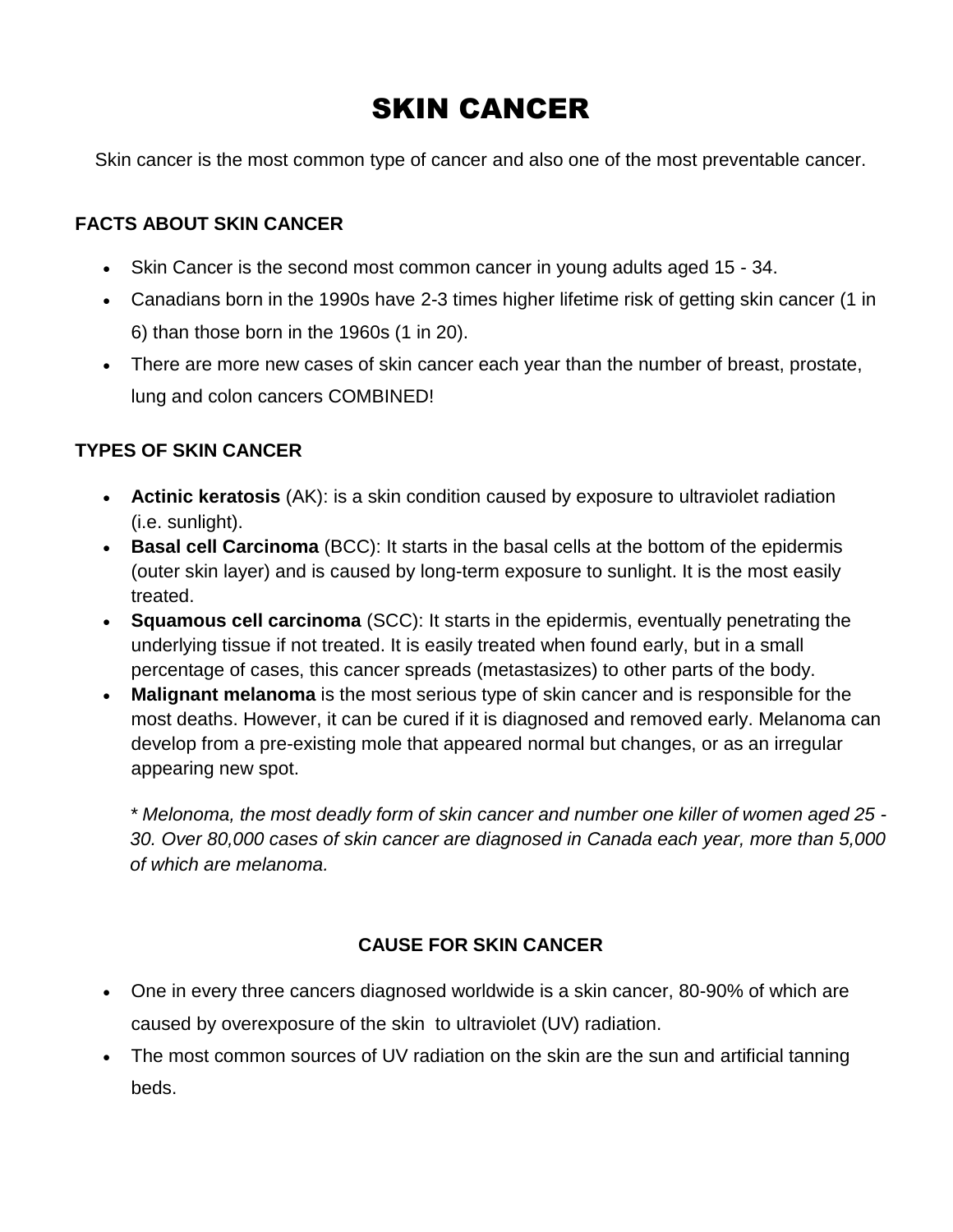# **RISK FACTORS**

#### **Ultraviolet radiation**

Exposure to ultraviolet radiation (UVR) is the most important risk factor for developing all types of skin cancer.

#### **Sun exposure now and then**

People who are exposed to strong sunlight now and then, like holidaying in a hot country, are more at risk of melanoma than people who are continuously exposed to sunlight, like people who work outdoors

#### **Number of moles**

A mole is a non-cancerous mark or area of abnormal tissue on the skin. Most moles are harmless. But if you have many moles you have a higher risk of developing melanoma

#### **Fair complexion**

People with a fair complexion have a higher risk of developing melanoma than people with other skin types.

#### **Personal history of skin cancer**

People who have already had melanoma have a higher risk of developing another primary melanoma.

#### **Family history of skin cancer** Your risk of developing melanoma increases if one or more of your first-degree relatives has been diagnosed with melanoma.

# **Tall adult height**

Research has shown that people who are tall may have a slightly higher risk of melanoma

# **Early Detection**

Examining your skin on a regular basis could lead to early detection, treatment and in most cases, positiveoutcomes.

The Canadian Skin Cancer Foundation recommends self examinations at least monthly, using the **ABCDEs of early detection** to help determine if a doctor should be consulted. At the same time, it is also important to check your whole body, including asking someone to help check your back and scalp. Skin cancer can show up on parts of the body that are not always exposed to the sun, so make sure you check places like your armpits or the bottoms of your feet.

# **ABCDEs of Early Detection**

**A - Asymetry B- Border C-colour D - Diameter E- Evolution For more detail: http://www.canadianskincancerfoundation.com/early-detection.html**